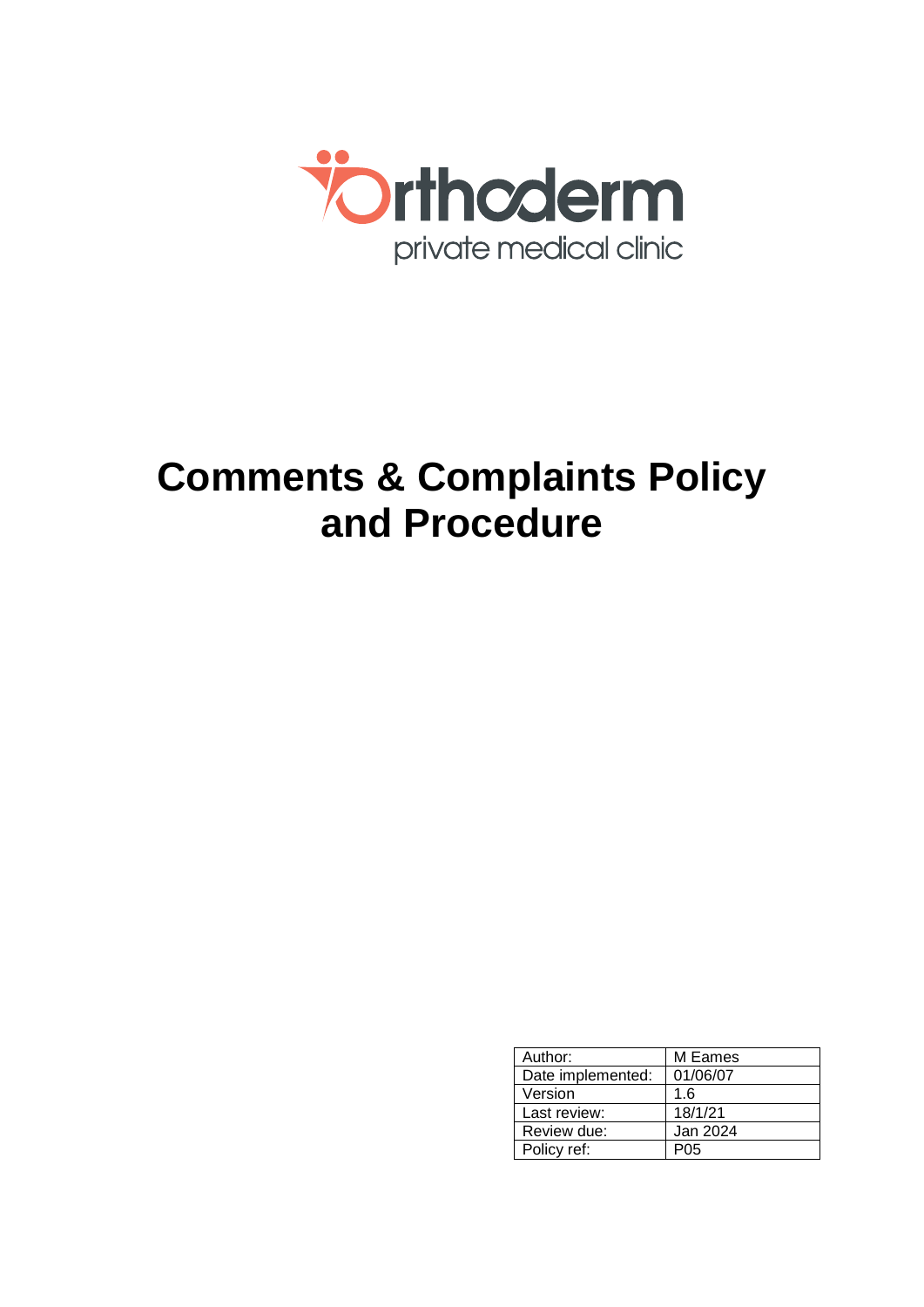# **1.0 Introduction**

Orthoderm aims to provide a high quality service. In order to ensure this we need to take account of the views of those who use our service. We welcome every opportunity to improve our service and having a Comments and Complaints Policy and a clear procedure for resolving complaints is one way of doing this.

## **2.0 Comments About Our Service**

Comments are valuable, welcome and important when they are received either verbally or in writing. We welcome all forms of feedback, including:

- Compliments positive input regarding aspects of the service received;
- Comments still positive, but providing possible scope for development;
- Concerns feedback where action may be required to address an existing or emerging problem;
- Complaints concerns on the part of the service user, requiring formal action.

We are always keen to receive any comments about our service and we encourage all service users to complete a patient satisfaction questionnaire. Feedback will be reviewed regularly and considered as appropriate.

## **3.0 Complaints**

Orthoderm is committed to giving the best service to all our patients, their relatives and carers. Usually we succeed - but sometimes things can go wrong. When this happens, it is important that we hear about it so we can put things right.

If a patient is unhappy with any aspect of the service we have provided to them, a relative or someone in their care, we need to know so that we can learn and improve the quality of the service we provide. We will take any complaint seriously and treat them in confidence.

This policy sets out the way in which complaints will be managed by Orthoderm. It emphasises the importance of prompt resolution wherever possible. The policy also sets out the timeframes for responding to complaints and individuals' roles in the process.

Complaints should be directed to: Practice Manager, 2 Ballynahinch Road, Hillsborough BT26 6AR

Telephone: 028 9268 0940 Email: [office@orthoderm.co.uk](mailto:office@orthoderm.co.uk)

The policy seeks to ensure that:

 Patients who complain are listened to and treated with courtesy and empathy;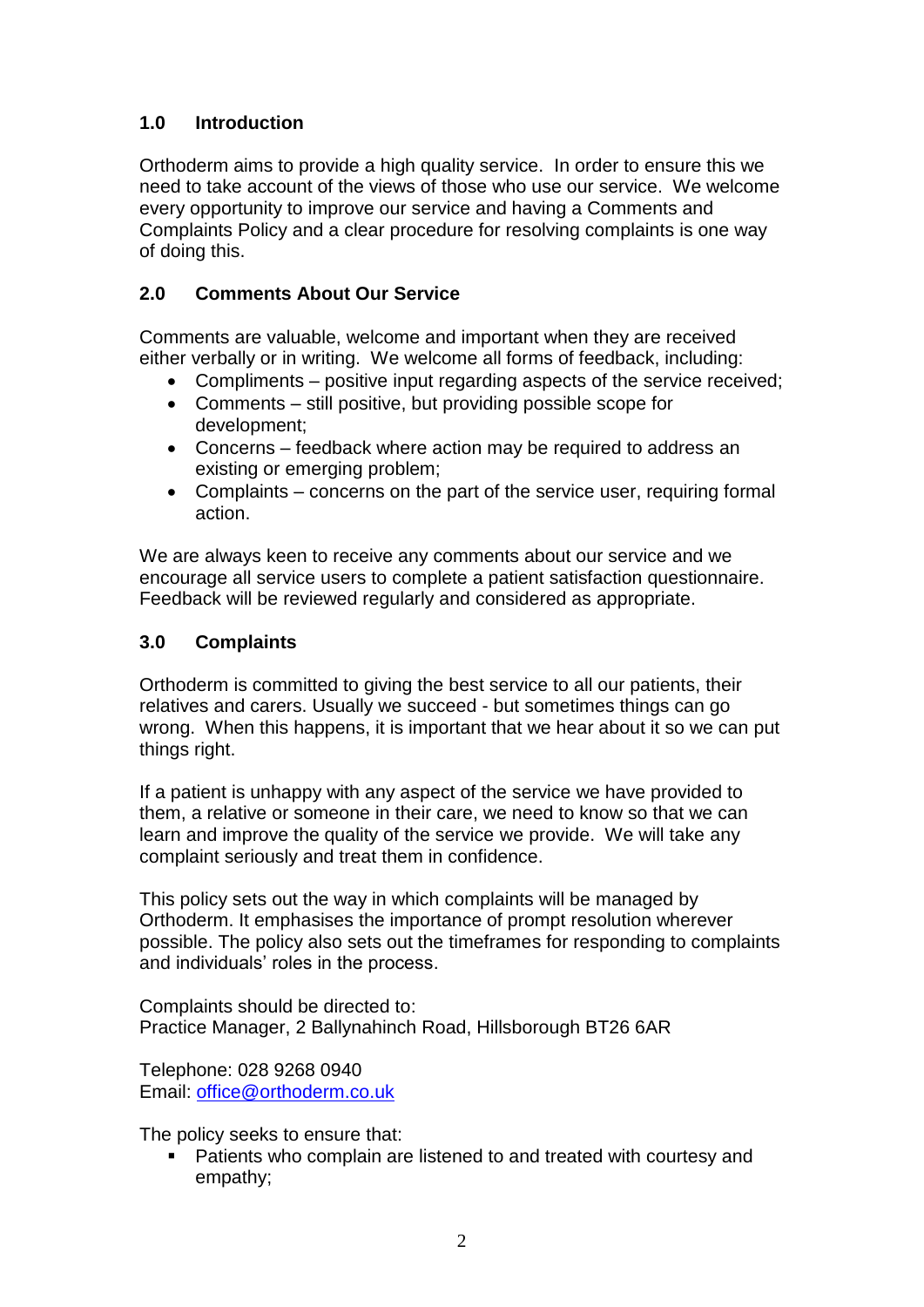- Patients who complain are not disadvantaged as a result of making a complaint;
- Complaints are investigated promptly, thoroughly, honestly and openly;
- Complainants are kept informed of the progress and outcome of the investigation;
- Apologies are given as appropriate;
- Action to rectify the cause of the complaint is identified, implemented and evaluated;
- **EXECTE:** Learning from complaints informs service development and improvement;
- Complaints handling complies with confidentiality and data protection policies and is transparent.

## **4.0 Responsibilities**

The Directors of Orthoderm are responsible for ensuring that the right systems are in place to manage and resolve complaints. However, it is the responsibility of all staff to:

- **Work to resolve any concerns expressed by patients:**
- **Escalate to their manager any concerns which they cannot resolve or** where the individual indicates that they wish to make a complaint.

It is the responsibility of line managers to ensure that staff record details of issues and concerns that are raised, including details of how the concern/issue was resolved.

#### **5.0 Confidentiality**

Maintaining user confidentiality is essential and security of data relating to individuals must be protected in accordance with Data Protection law. No confidential information relating to complaints will be disclosed to any third party unless Orthoderm has the patient's consent or some other lawful authority to do so.

NHS patient complaints are handled in line with Trust protocols. The relevant Trust will be notified of any complaint and all associated documentation will be forwarded to them on request. Patient consent will be sought prior to notifying the Trust.

#### **6.0 Definition of a Complaint**

A complaint is "an expression of dissatisfaction that requires a response".

Patients can complain if they are:

- **Dissatisfied** with the service provided to themselves, a relative or someone in their care
- **Concerned** that they, a relative or someone in their care has not received a service they think should be provided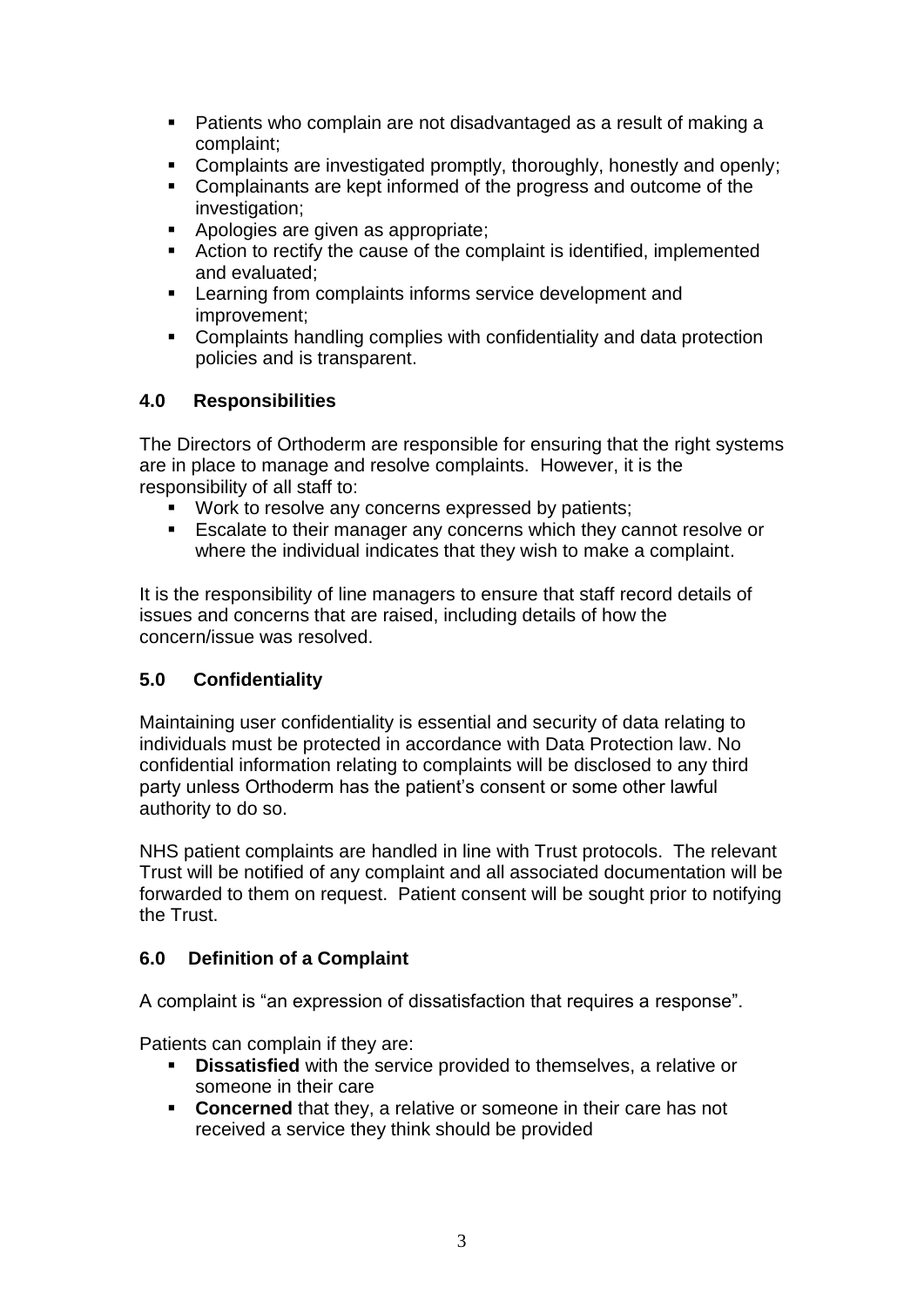# **7.0 The Complaints Procedure**

#### **7.1 Receiving complaints**

All staff are responsible for working to resolve concerns raised by patients. Prompt action to resolve concerns can prevent them escalating into more serious complaints.

Staff must:

- **Ensure that they take time to listen and ensure they fully** understand the concerns, this may mean asking for clarification where elements are unclear;
- Respond to the issues raised or refer the complainant to someone who can assist them further;
- Contact their line manager if any issue is serious or cannot be resolved easily and by the end of the next working day;
- The manner used to respond to concerns must never be perfunctory, curt or negative. Care must be taken over the messages sent out in the first interaction as this will set the tone and often influence the likelihood of dealing with the issue;
- The member of staff to whom the complaint is made is responsible for ensuring it is logged on the relevant complaints log;
- When a complaint is made, staff must ensure that their line manager and the Practice Manager is informed.

#### **7.2 Recording complaints**

A complaint can be made in writing, electronically, or verbally. Any member of staff receiving a complaint in person should document the details on the relevant complaints log (with the date received).

The acknowledgement of a complaint must include confirmation of the issues raised to ensure accuracy and confirmation of the complainant's expectations.

#### **7.3 Resolving complaints**

#### **7.3.1 Stage One**

- In the first instance complaints should be directed to the relevant member of staff for resolution. They may be able to resolve it swiftly and should do so if possible and appropriate.
- Whether or not the complaint has been resolved, the complaint information must be passed to the Practice Manager.
- If the complaint relates to a specific person, they should be informed and given a fair opportunity to respond.
- Complaints should be acknowledged within 2 working days by the Practice Manager or appropriate person. The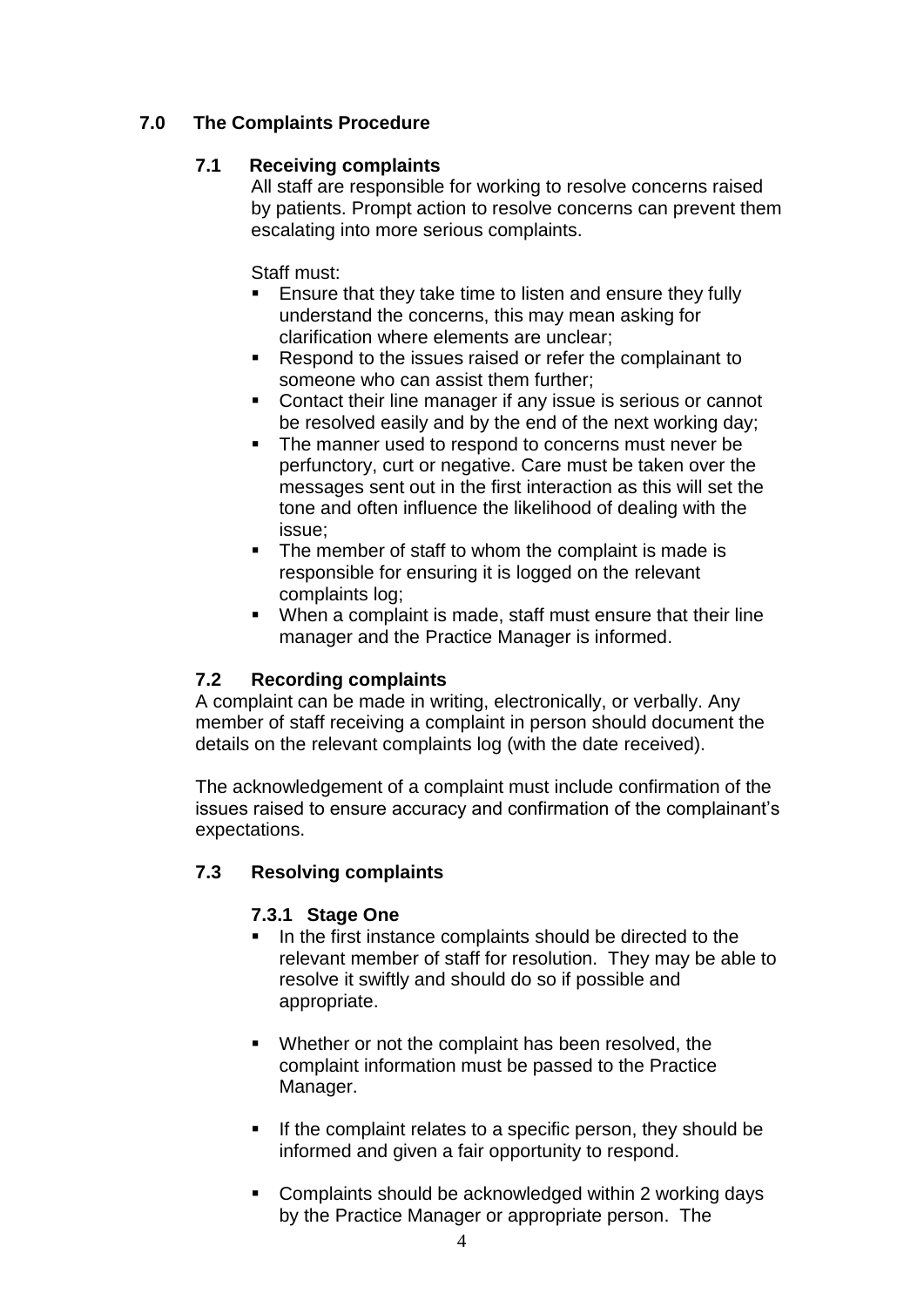acknowledgement should say who is handling the complaint and when the person complaining can expect a reply.

- **Complainants will receive a response in writing within 20** working days. If this is not possible because, for example, an investigation has not been fully completed, they will be advised and given an indication of when a full reply with be given.
- Whether the complaint is justified or not, the reply to the complainant should describe the action taken to investigate the complaint, the conclusions from the investigation, and any action taken as a result of the complaint. The response should include the contact details for complainants to contact if they remain dissatisfied and wish to escalate.
- Any investigations will be managed by the Practice Manager who will respond to the complainant.
- As Orthoderm is a regulated establishment, the Practice Manager will notify RQIA in line with their published guidance 'Statutory Notification of Incidents and Deaths'.

#### **7.3.2 Stage two**

- If the complainant feels that their complaint has not been satisfactorily resolved at Stage One, they can request that the complaint is reviewed at Director level.
- The request for Director level review should be acknowledged within 2 days of receiving it and the acknowledgement should say who is dealing with the case and when the complainant can expect a response.
- The Director may investigate the facts of the case themselves or delegate a suitably senior person to do so. This may involve reviewing the paperwork of the case and speaking with the person who dealt with the complaint at Stage One.
- The person who dealt with the original complaint at Stage One should be kept informed of what is happening.
- **If** Ideally complainants should receive a definitive reply within 20 working days. If this is not possible because, for example, an investigation has not been fully completed, they will be advised and given an indication of when a full reply with be given.
- Whether the complaint is upheld or not, the reply to the complainant should describe the action taken to investigate the complaint, the conclusions from the investigation, and any action taken as a result of the complaint.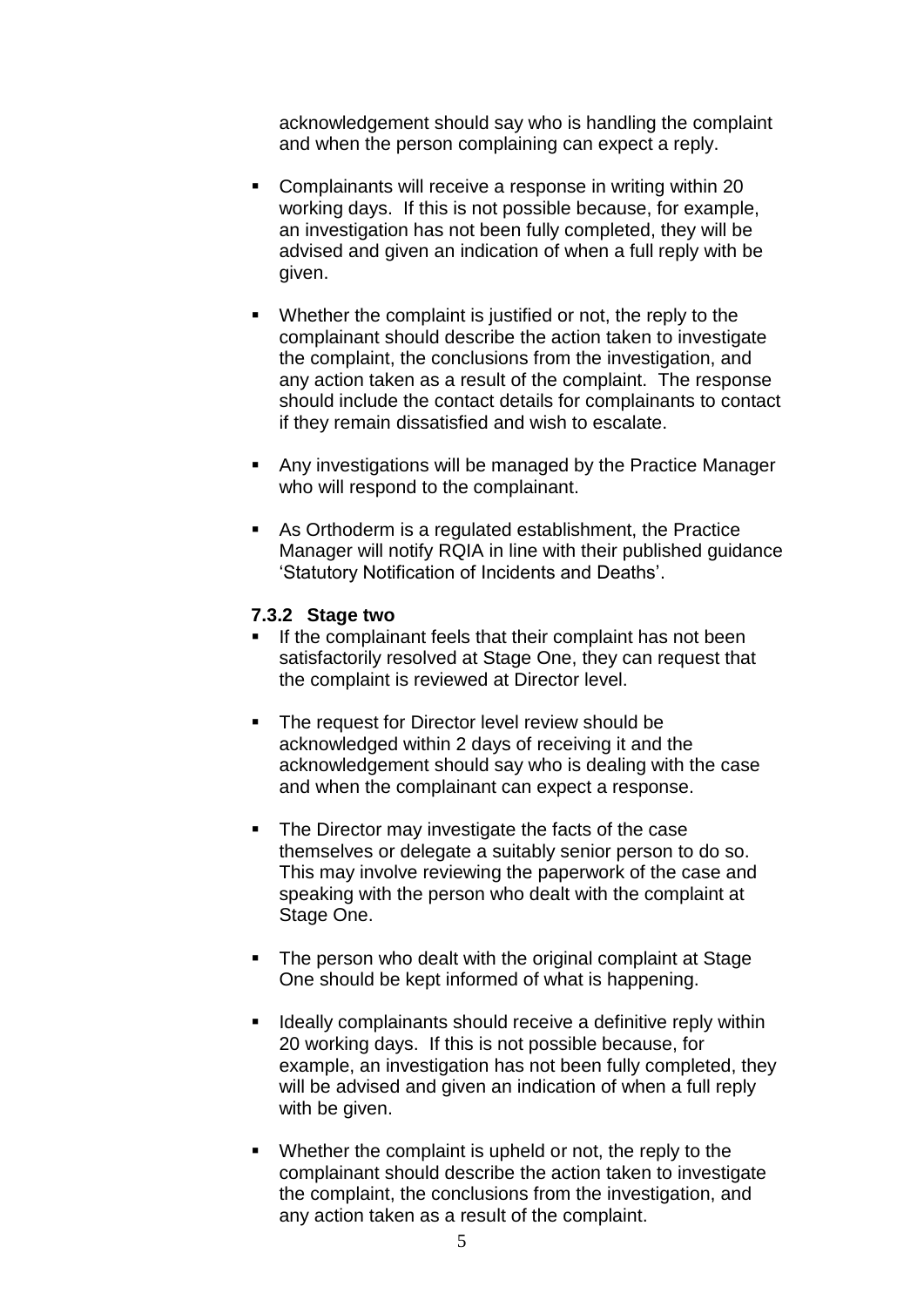- If the complaint relates to an NHS patient, the Directors will advise the Trust/Board of the outcome of the investigation and relevant documentation will be forwarded on request.
- When required the Directors will advise RQIA of the outcome of the investigation, including actions and relevant documentation.
- The decision taken at this stage is final, unless the Directors feel it is appropriate to seek external assistance with resolution.

#### **7.3.3 External Stage**

If a complainant is still unhappy with the situation, they can refer their complaint to an external organisation/relevant professional body.

NHS patients can get in touch with the relevant Health Care Trust as follows:

> South Eastern Health & Social Care Trust T: (028) 9056 1427 Email: complaints@setrust.hscni.net

Southern Health & Social Care Trust T: (028) 3861 4150 Email: complaints@southerntrust.hscni.net

Western Health & Social Care Trust Tel: (028) 7161 1226 Email: complaints.department@westerntrust.hscni.net

Northern Health & Social Care Trust Tel: (028) 9442 4655 E-Mail: user.feedback@northerntrust.hscni.net

Belfast Health & Social Care Trust Tel: (028) 9504 8000 Email: complaints@belfasttrust.hscni.net

NHS patients who are still dissatisfied can contact the Complaints Officer of the Health and Social Services Care Board. The Board can act as an intermediary in relation to complaints. Orthoderm will co-operate fully with the Board.

Health and Social Care Board Champion House 12-22 Linen hall Street **Belfast** BT2 8BS Telephone: 028 9536 3893 Email: Complaints.hscb@hscni.net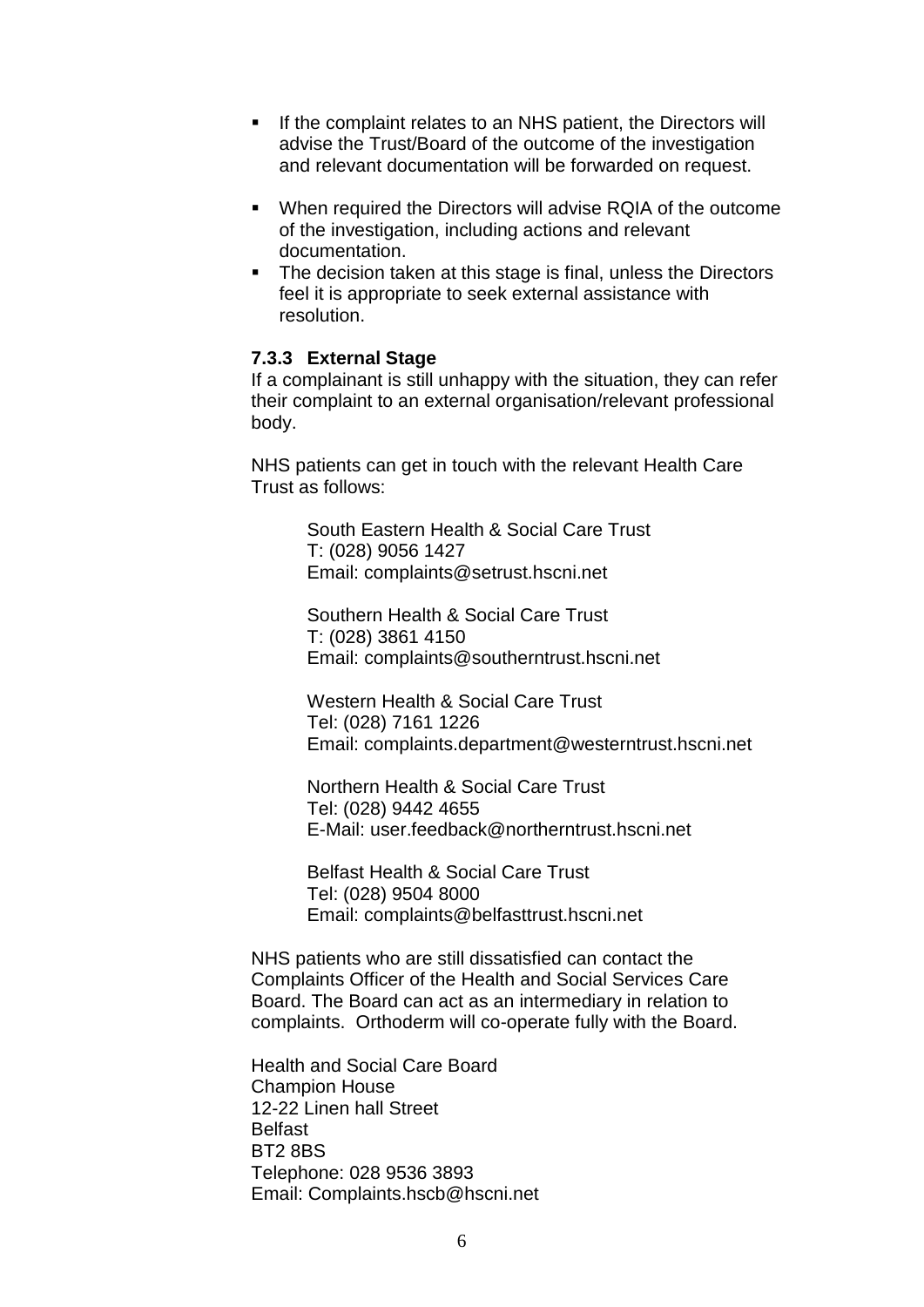If an NHS patient is still unhappy they can ask for the Ombudsman to investigate their case. However, a case may not be taken on if it has not firstly gone through Orthoderm's Complaints Procedure.

Northern Ireland Public Services Ombudsman Progressive House 33 Wellington Place Belfast BT1 6HN Telephone: 02890 233821

#### **8.0 Time limits for Raising a Complaint**

It is important that a complaint is made as soon as possible.

Complaints from patients being treated via the NHS waiting list initiative will be handled in accordance with Trust protocols at that stage.

#### **9.0 Regulatory Body**

Orthoderm is registered with and regulated by The Regulation and Quality Improvement Authority.

Contact Details: RQIA 9th Floor Riverside Tower 5 Lanyon Place Belfast BT1 3BT Telephone: (028) 9536 1111

#### **10.0 Records**

All records relating the complaint will be held confidentially and kept together in one location.

#### **11.0 Monitoring and learning from complaints**

Complaints are reviewed annually to identify any trends which may indicate a need to take further action.

#### **12.0 Policy Review**

This policy will be reviewed 3 yearly.